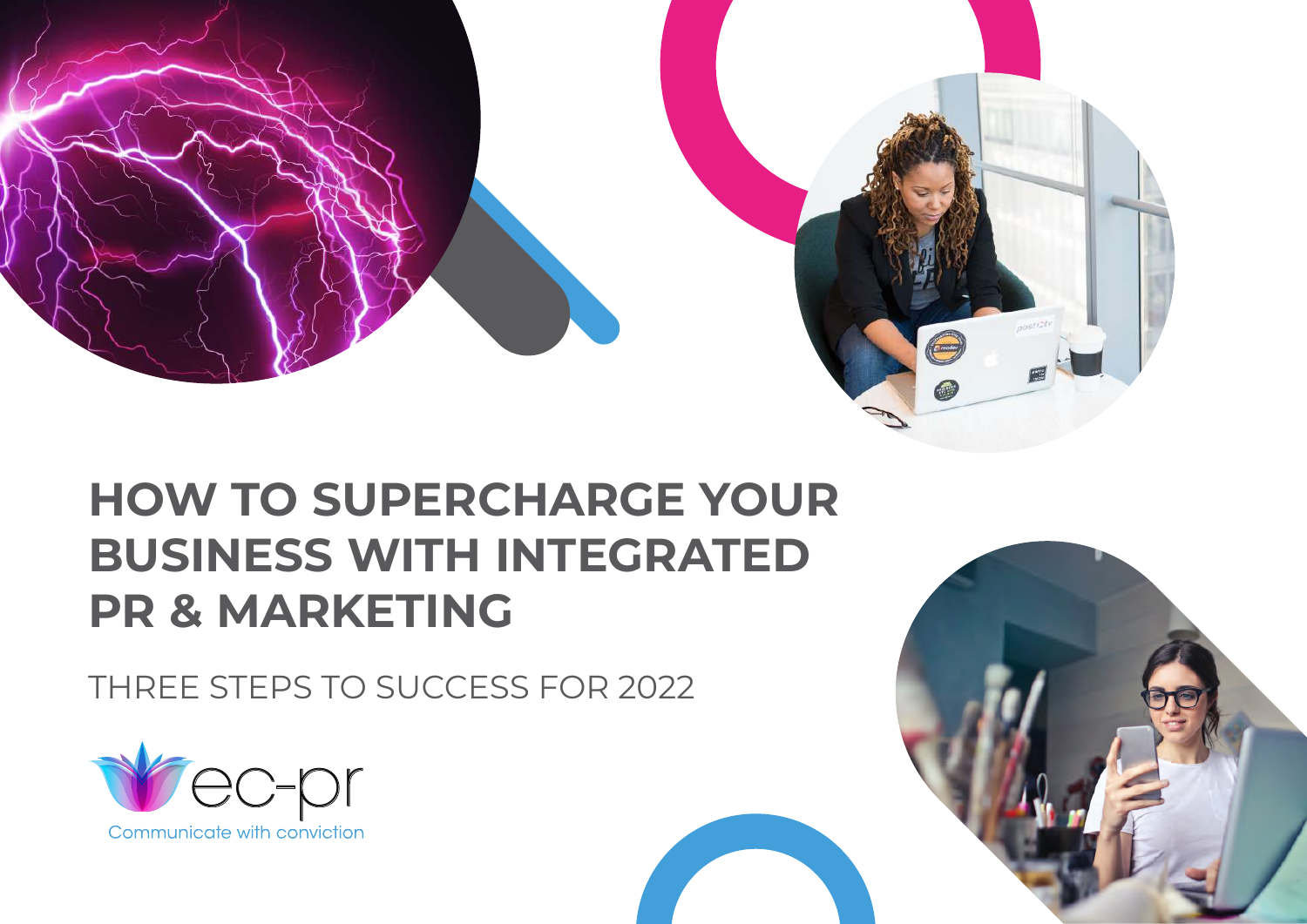### **Introduction**

It's no secret that the fields of public relations and marketing have evolved significantly – and that there's a pressing need for the once separate departments to work together. From content development and social channels to pay-for-play and earned media, the line between PR and marketing is fast converging and the path forward is anything but clear.



But in the midst of complexity, there's good news to be had. Integrating marketing and PR activities means you can reach potential customers on every platform, and every point in their buying journey, with cohesive and relevant messages. What's more, integration has forced campaigns to become ROI-driven from start to finish. Encompassing everything from an FT article to YouTube views, an integrated approach calls for a consistent, holistic approach to measurement – helping teams clearly illustrate the value of their campaigns.

So integrated will be the watchword in the year ahead. But how do teams get there?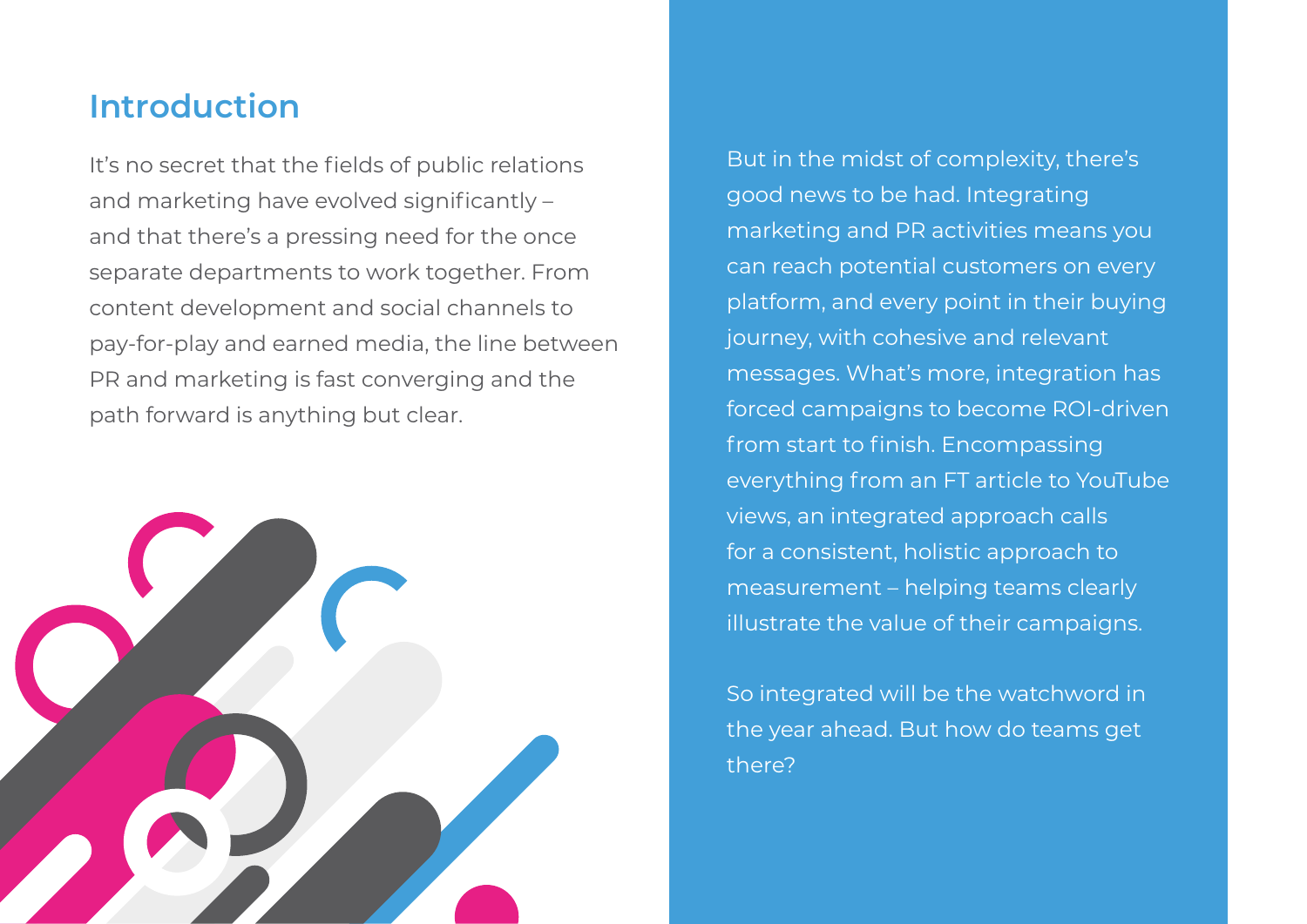## Ensuring a **seamless** approach

There's plenty of information out there about the value of integrated marketing and PR campaigns. But little guidance on how to get started. So, it's no wonder that teams are often left confused about how to build a collaborative relationship. We think there are three key areas to get right:

#### **1. Setting objectives**

It's time to get serious about objective setting. While your objectives for marketing (the process of targeting customers directly) and PR (building a brand's reputation amongst all its stakeholders) might be different, they should undoubtedly be linked.

So set objectives which support each other's goals, and importantly, link them back to the business challenge you're trying to address – whether that's getting new client acquisition, boosting existing client relationships, or even tackling reputational issues.

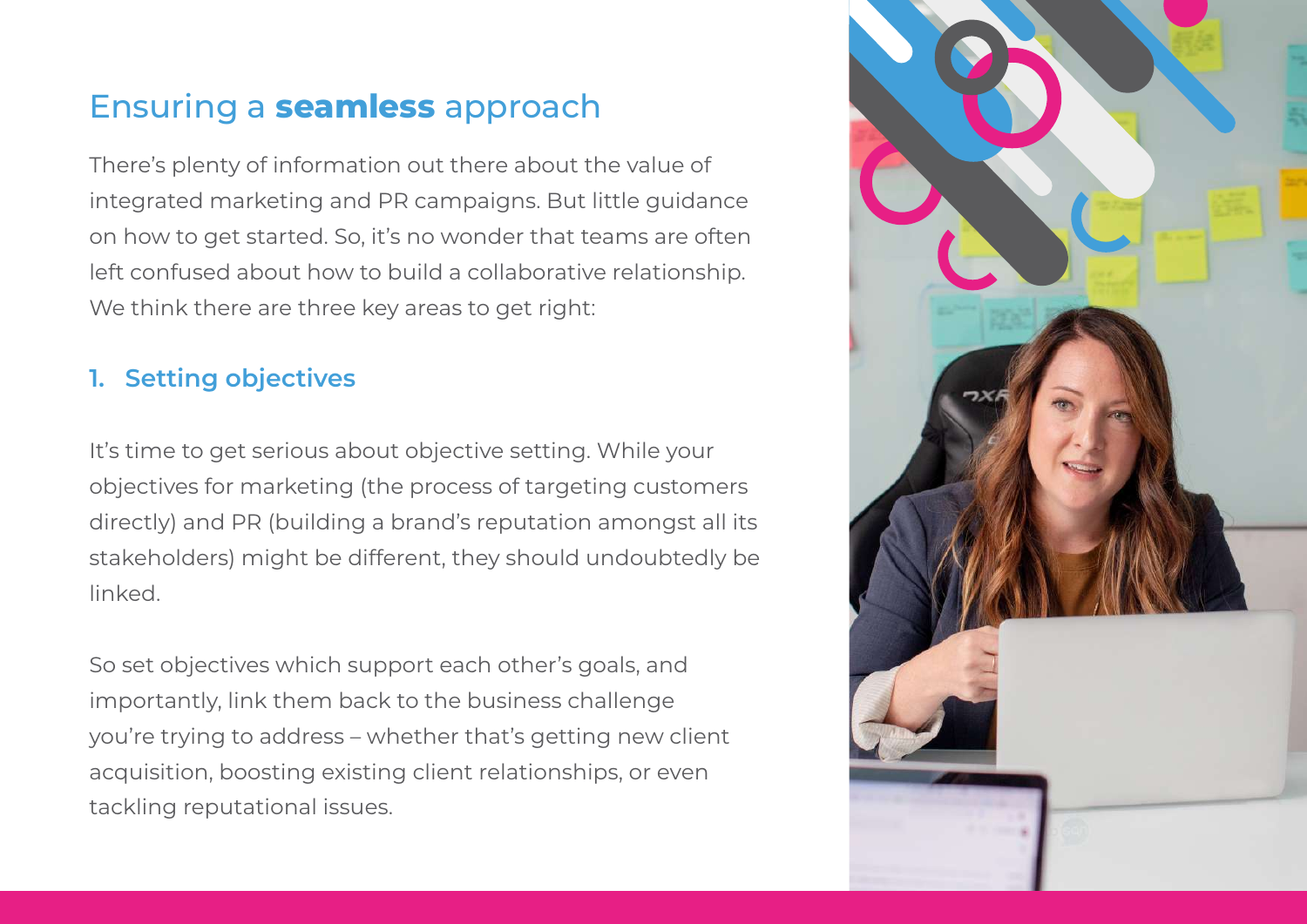# **How** this works in practice:

| <b>MARKETING</b><br><b>OBJECTIVE</b>                    | <b>PR OBJECTIVE</b>                                                                                                                                     |
|---------------------------------------------------------|---------------------------------------------------------------------------------------------------------------------------------------------------------|
| Increase lead quality.                                  | Ensure the right people know about your brand, at the right point in the sales cycle.                                                                   |
| Shorten the sales cycle.                                | Make sure important information is proactively targeted at prospect customers, so<br>their knowledge is already good when sales teams engage with them. |
| Reduce percentage of lost<br>deals/sales.               | Help businesses understand (and be a part of) what's happening in the wider world,<br>so they can better address prospects' most important issues.      |
| Increase customer<br>lifetime value.                    | Showcase the ongoing work you do with clients, demonstrating you have a long-term<br>relationship with customers.                                       |
| Improve awareness and<br>demand around new<br>products. | Establish or build your profile in your category - showing what you do and why<br>it's important.                                                       |
| Increase positive product<br>reviews.                   | Ensure that the right people get to review what you do, at the right time - and that<br>they have the best possible experience.                         |
| Increase brand authority.                               | Make your company and spokespeople synonymous with important<br>industry issues.                                                                        |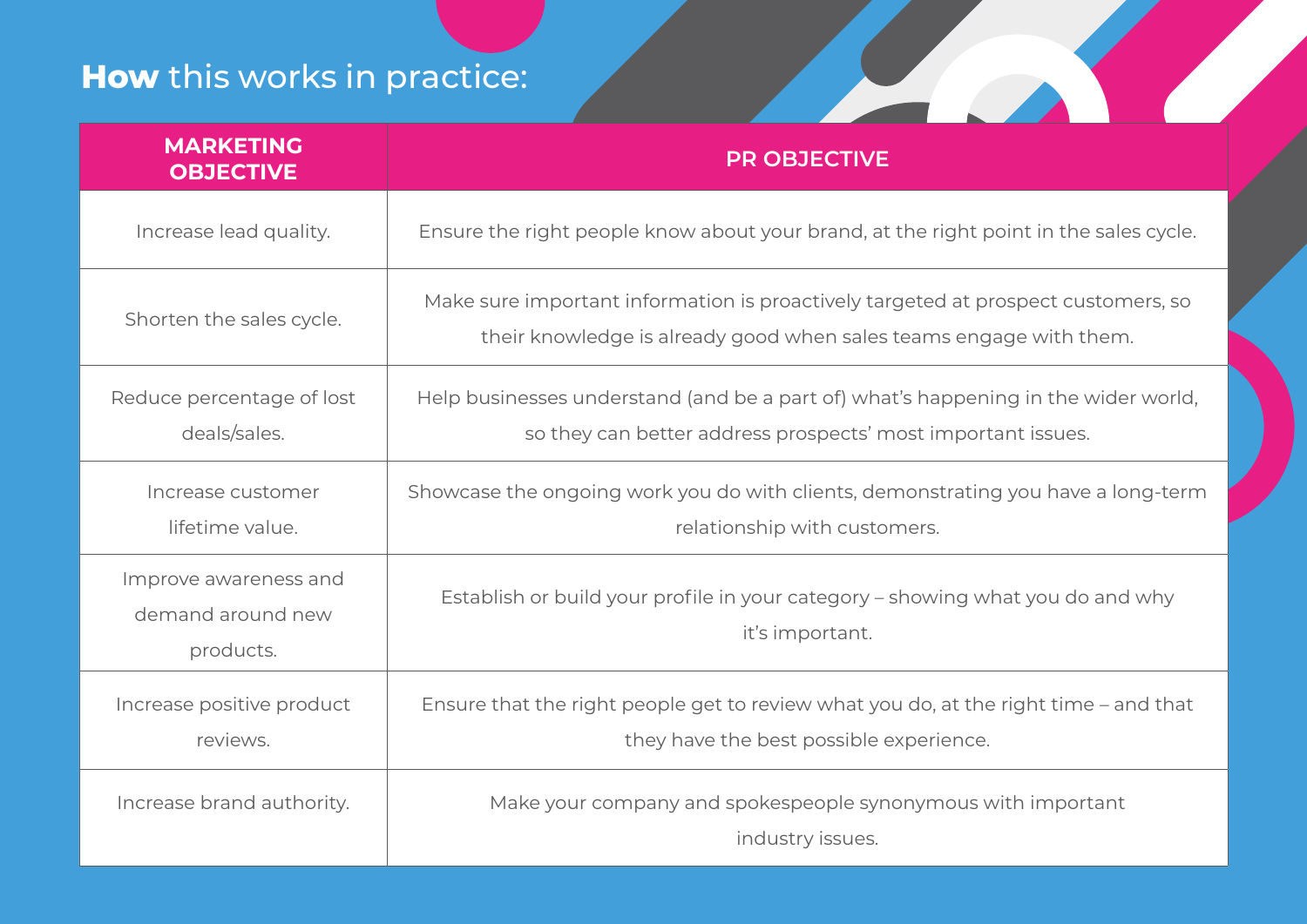

#### **2. Build cohesive messaging and tactics**

It's crucial to ensure your integrated strategy has a strong foundation of clear, cohesive messaging which is tailored specifically to what your potential customer wants to know at every stage of their purchasing journey.

Once you have your goals and messaging aligned, it's time to plan actionable measures to reach your goals. PR often uses press releases, social media content, events, blogs, and curated content as media opportunities to place their brands in front of consumers. These tactics help establish the brand as an industry expert and paints it in a positive light.

Repurposing marketing content into potential PR content, like borrowing brochure copy for a featured article, can also increase exposure for your brand and establish the company as a thought leader.

Social media is crucial too in helping audiences engage with branded content. And tactics like influencer marketing can help both PR and marketing teams develop and maintain relationships with brand advocates who can reach an audience in an authentic, unique way.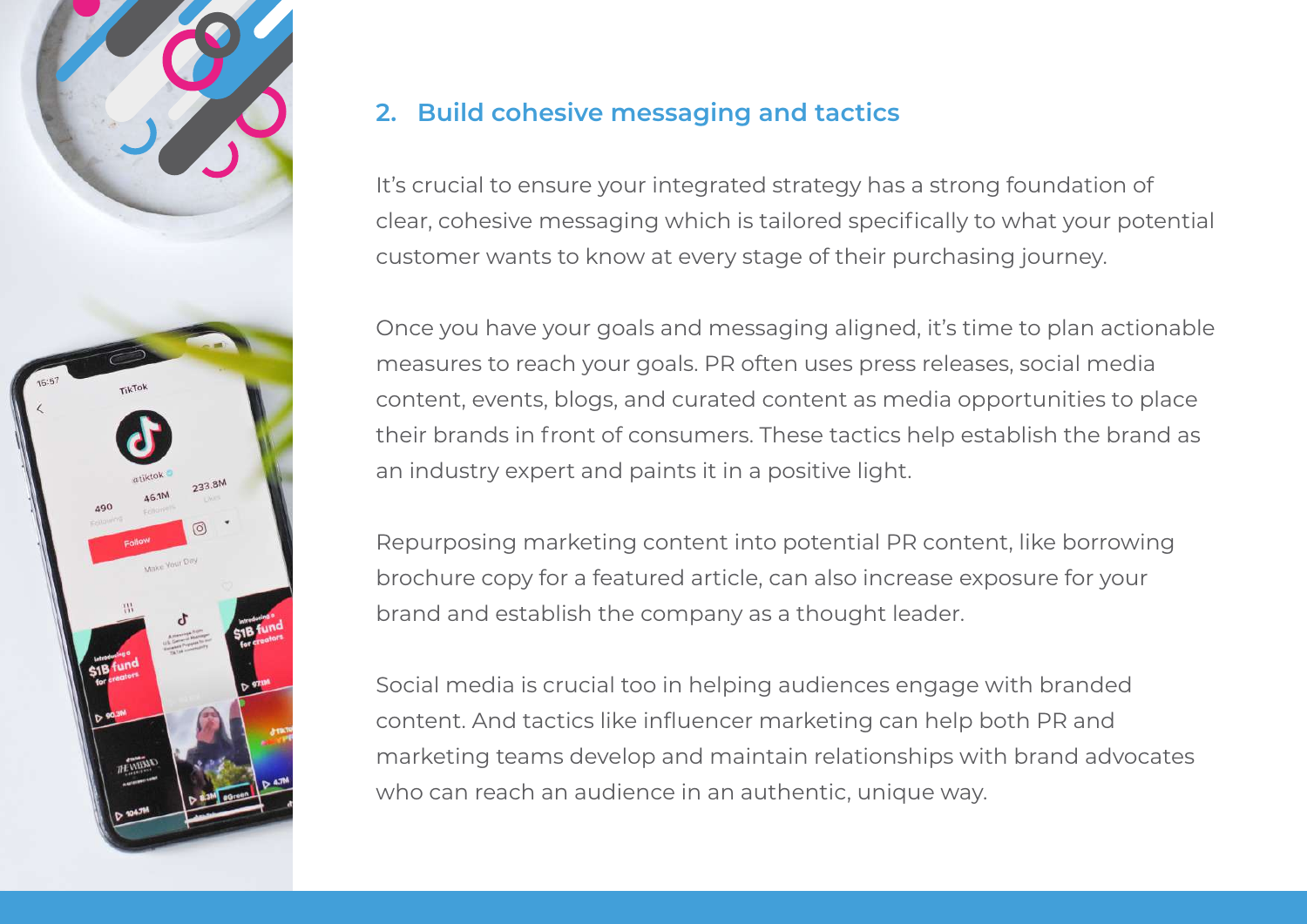# **Timing** is everything

But of course - timing is everything. Here's how you can align both your messages and your tactics to your buyer journey from the awareness stage (where they might just need to know your product exists) to action (helping them make the decision to sign on the dotted line).



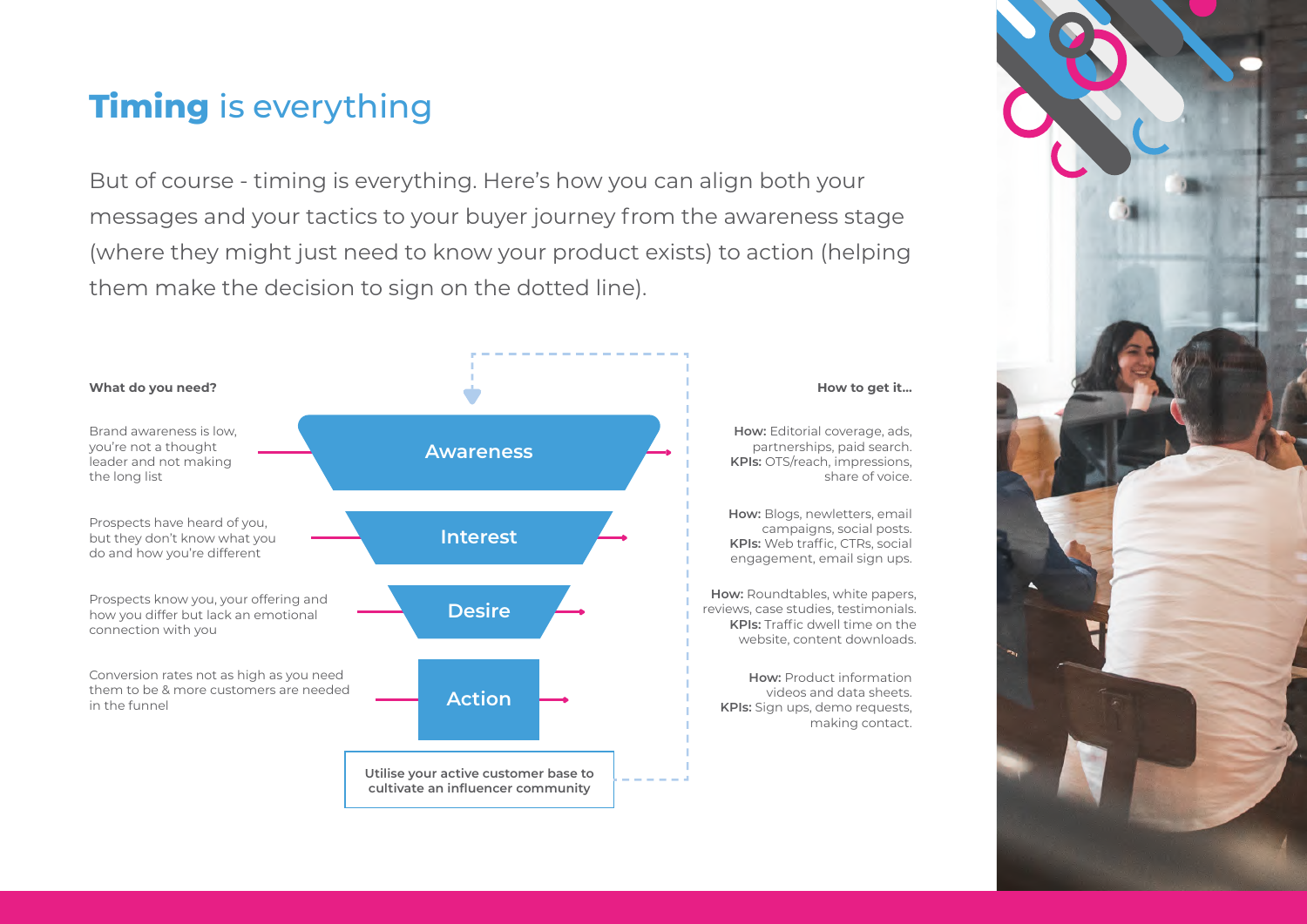#### **3. Prioritise holistic measurement**

Your cohesive plan must be held to specific metrics and measured against those specific (and holistic) objectives that were outlined at the start of your campaign. This is how you can define success, learn where to make adjustments, and more effectively target your audience. It's not about measuring everything but measuring the right things.

You must determine how you define success regarding your goals, figure out which key performance indicators matter most, and continue evaluating your tactics throughout the process, from beginning to end.

We suggest starting with metrics like traffic on your brand's website, number of shares or new followers on social media after an influencer collaboration, or amount of contributed content pieces that were featured in a specific timeframe, among others.

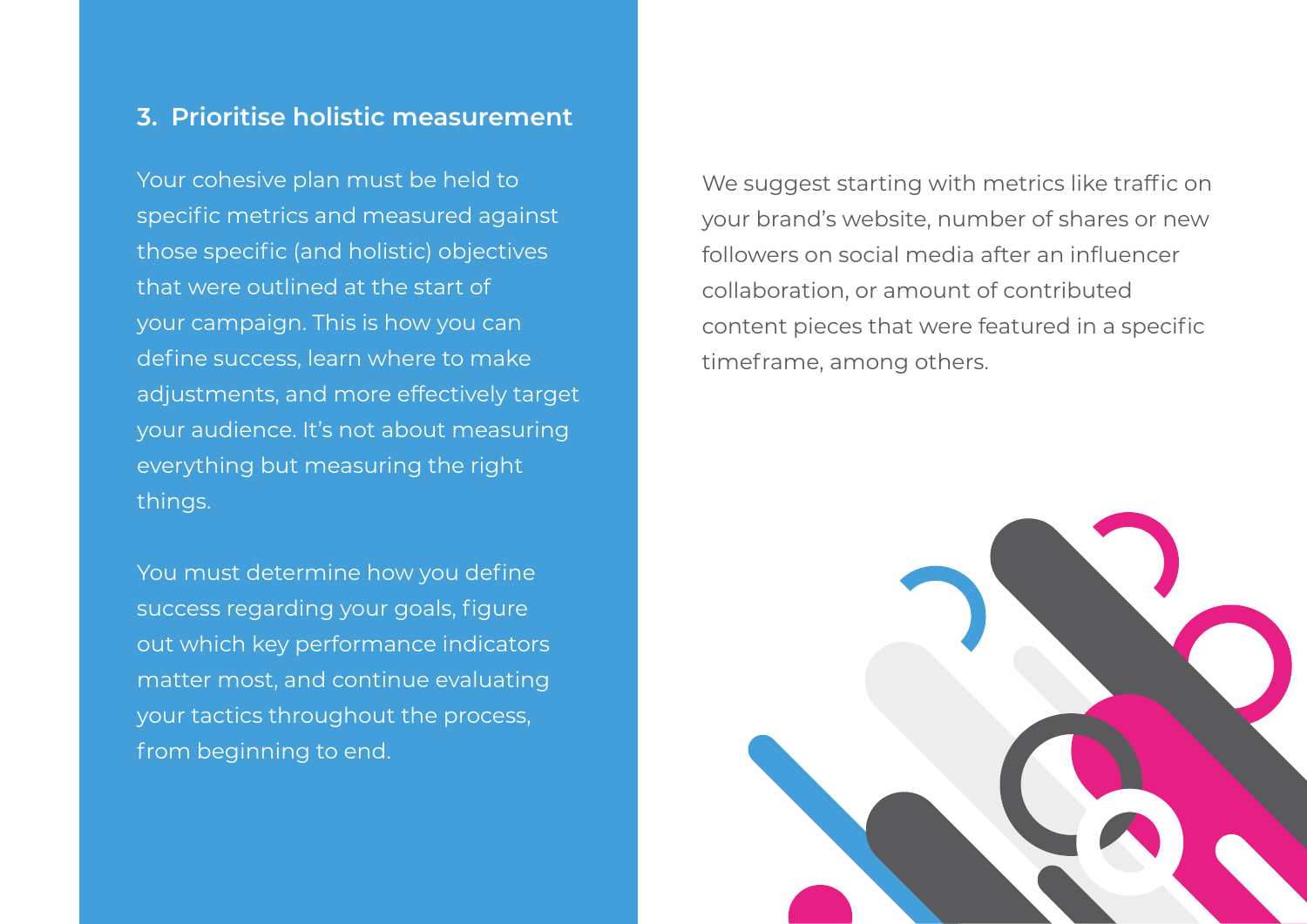### Establishing your **brand**

So, establishing your brand as a reliable voice in the industry, building credibility and boosting sales is more effective when you integrate your public relations and marketing strategies. Cohesive messaging, thoughtful tactics, and keeping track of results can help you reach a wider audience, get a higher return on investment, and achieve success.

Indeed, we believe that an integrated PR and marketing strategy is no longer an option, but a requirement for those who want to stay competitive in the marketplace over the year ahead.

Still not sure where to start? We can help. EC-PR has been running an integrated approach to marketing and comms for more than a decade. Give us a call - we've got you covered.